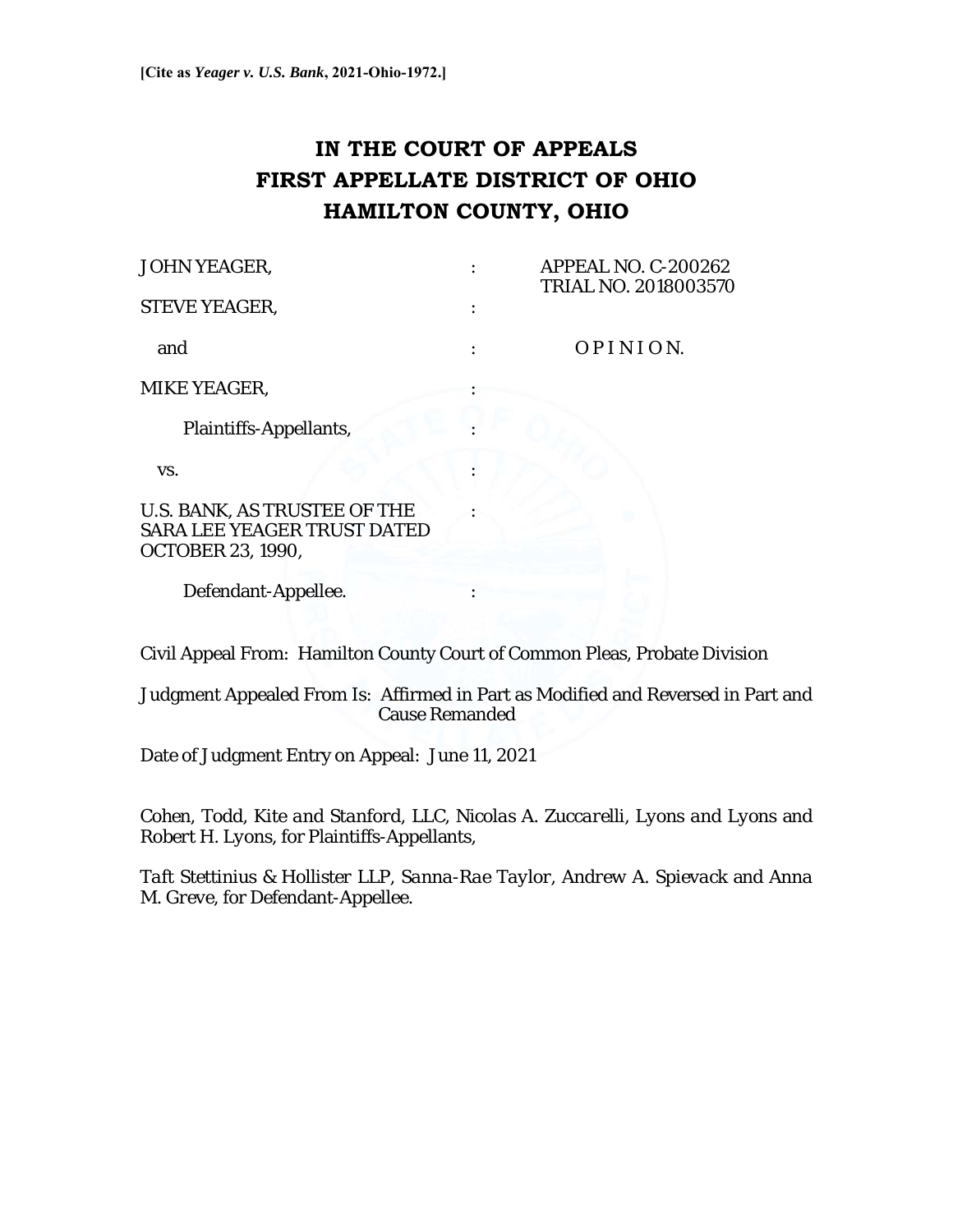# **ZAYAS, Presiding Judge.**

**{¶1}** Plaintiffs-appellants John Yeager, Steve Yeager, and Mike Yeager ("the Yeagers") appeal from the judgment of the Hamilton County Court of Common Pleas, Probate Division, which dismissed their amended complaint against defendant-appellee U.S. Bank, as trustee of the Sara Lee Yeager Trust dated October 23, 1990 ("U.S. Bank"). For the following reasons, we affirm in part as modified and reverse in part the judgment of the trial court and remand the cause for further proceedings consistent with this opinion and the law.

#### **Facts in the Amended Complaint**

**{¶2}** Sara Lee Yeager established a generation-skipping, irrevocable trust on October 23, 1990 ("the trust"). Upon Sara's death, Robert L. Yeager became the primary beneficiary of the trust. In February of 2017, upon the death of Robert, the Yeagers became the "beneficiaries" of the trust.<sup>1</sup>

**{¶3}** In 2011, U.S. Bank discovered that one or more of its trust officers embezzled funds from various trusts held and administered by U.S. Bank, including the trust at hand. On July 1, 2011, U.S. Bank made a cash deposit into the trust in the amount of \$453,366. A trust statement for the period of July 1, 2011, to September 30, 2011, showed the deposit and listed a description with the deposit as "Cash Receipt Miscellaneous Receipt Reimb Cash Due to Loss."

**{¶4}** On January 5, 2018, the Yeagers sent a letter to U.S. Bank demanding an explanation for the cash receipt, including why it was made and why there was a loss that needed to be reimbursed. On May 1, 2018, the Yeagers sent a second request to U.S. Bank demanding a full accounting of the trust. U.S. Bank never

<sup>&</sup>lt;sup>1</sup> A copy of the trust instrument was not in the record.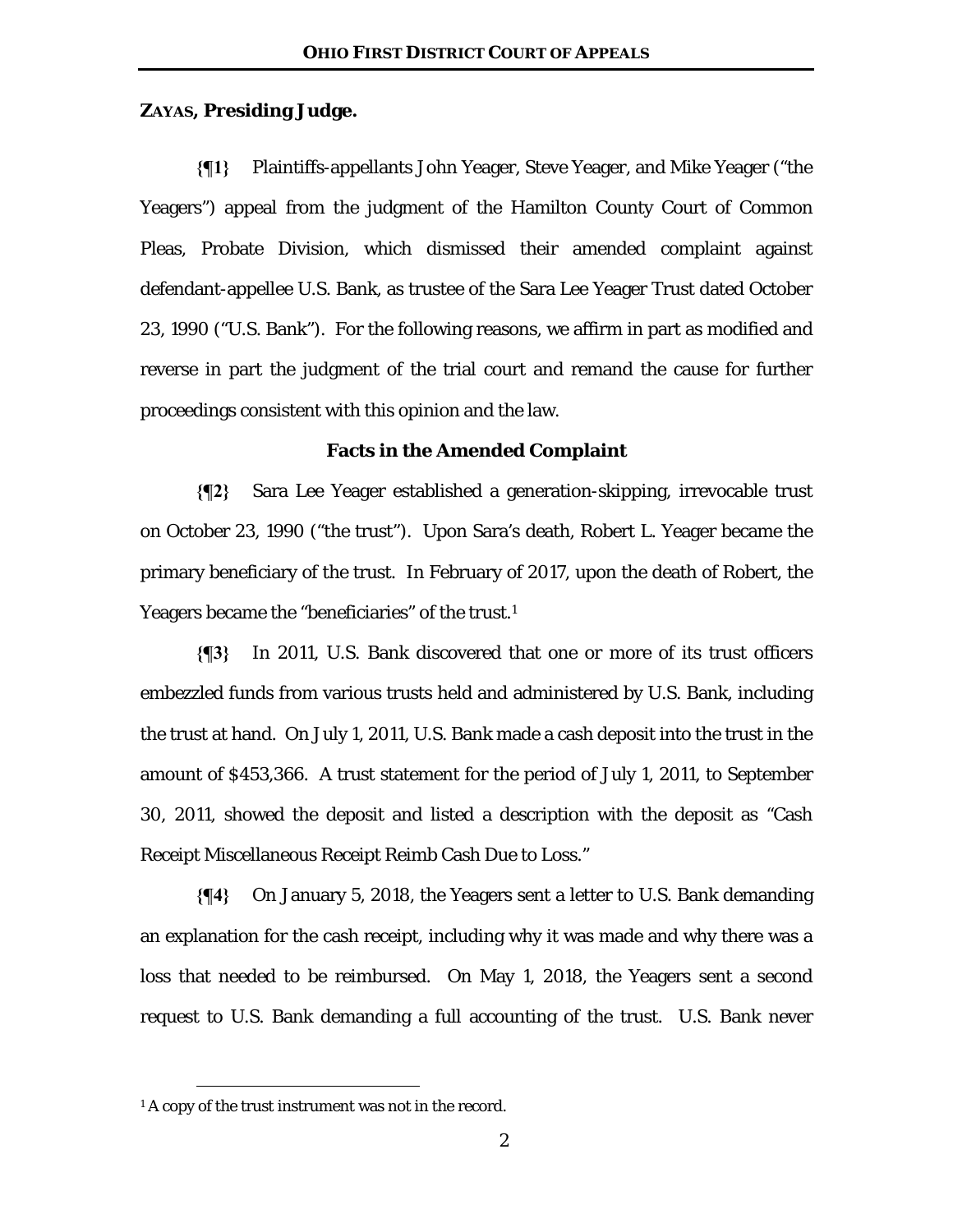provided an accounting of the trust, any explanation of embezzlement, or any explanation of how the reimbursement figure was calculated.

### **Procedural History**

**{¶5}** The Yeagers filed a complaint for a trust accounting against U.S. Bank on September 4, 2018. A trust statement for the period of July 1, 2011, to September 30, 2011, was attached to the complaint. After several extensions of time to file a response, U.S. Bank filed a motion to dismiss the complaint. Subsequently, the Yeagers filed a motion for leave to amend the complaint.

**{¶6}** The trial court entered an agreed order granting the motion for leave to amend the complaint on November 22, 2019. The amended complaint was attached to the order. The complaint added four new claims seeking damages for (1) breach of statutory fiduciary duty, (2) breach of common law fiduciary duty, (3) conversion, and (4) civil theft. Thereafter, U.S. Bank filed a motion to dismiss the amended complaint.

**{¶7}** On March 3, 2020, the magistrate entered a decision denying the motion to dismiss, finding the facts in the amended complaint sufficient to proceed to trial. U.S. Bank filed objections to the magistrate's decision.

**{¶8}** The trial court granted the objections to the magistrate's decision and dismissed the case on June 30, 2020. The trial court's entry reasoned that:

 Defendant moved to dismiss the Complaint alleging, inter alia, that Plaintiffs lacked privity to sue. Defendants cited *Lewis v. Star Bank, N.A., Butler Cty*, 90 Ohio App.3d 709 (12th Dist.1993). The appellate court in *Lewis* held that "one not in privity cannot sue; vesting gives the necessary privity to sue" and "the status of those

3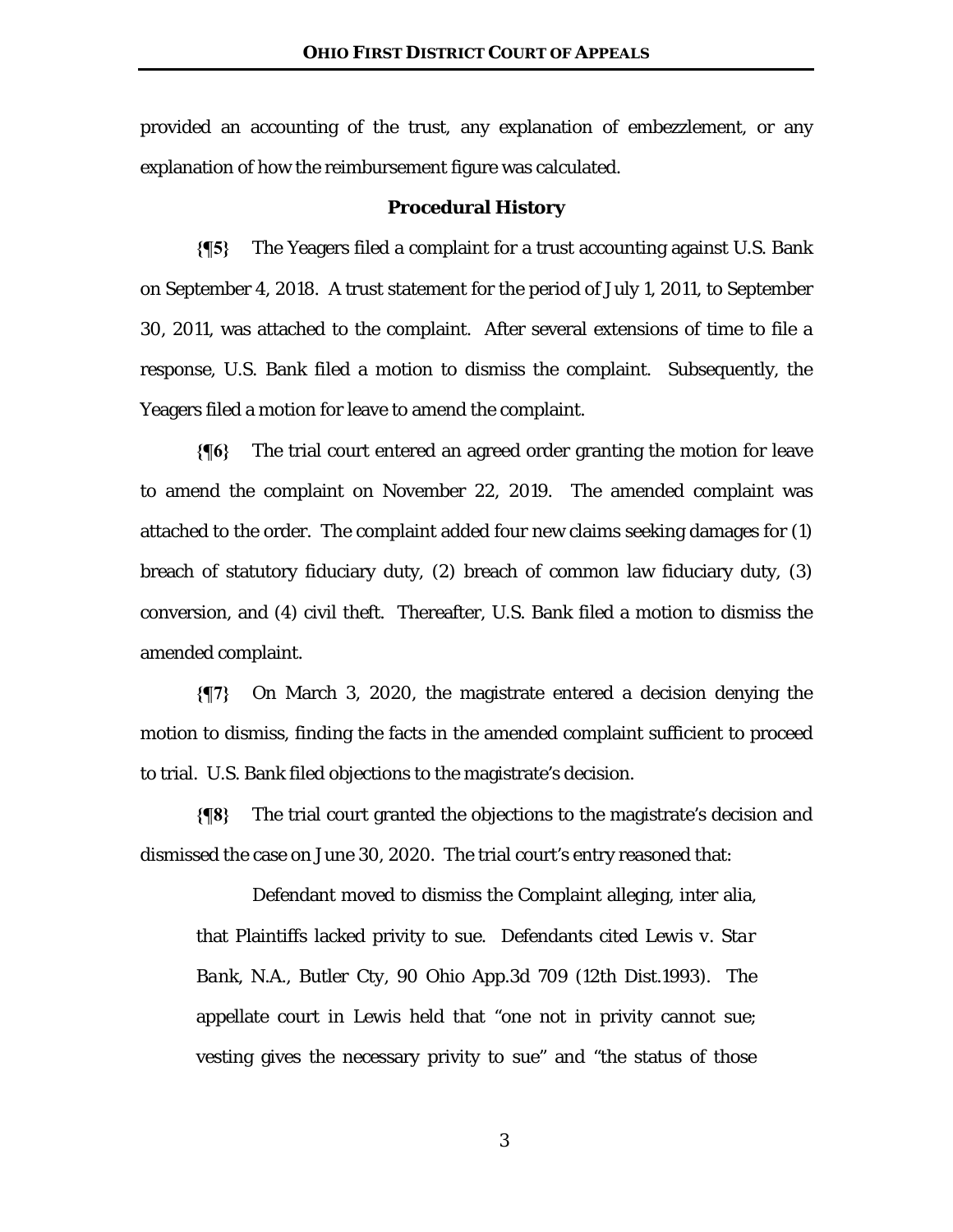seeking to sue must be examined at the time the claimed mistakes occurred." *Id*. at 711-712.

\* \* \*

 Based upon the allegations in the complaint, the Court agrees that Plaintiffs were not in privity in 2011 when the alleged wrongdoing occurred and therefore, under *Lewis*, Plaintiffs lacked standing to sue with respect to the underlying wrongdoing.

 Furthermore, Plaintiffs have failed to alleged [sic] operative facts that, even if proven true, would support their claims of conversion and civil theft.

\* \* \*

 Having found that Plaintiffs do not have standing to sue for the alleged underlying wrongdoing, the Court likewise finds that based upon the allegations in the complaint, the accounting being sought is not reasonably necessary to enforce the Plaintiffs' rights.

**{¶9}** This appeal followed. The Yeagers now raise three assignments of error for our review, challenging each of the trial court's findings on their claims. In their first assignment of error, the Yeagers challenge the trial court's finding that they lacked privity to maintain an action for a trust accounting. In their second assignment of error, the Yeagers assert that the trial court erred in concluding that they lacked privity to maintain their causes of action for money damages. In their final assignment of error, the Yeagers claim that the trial court erred in finding that they failed to allege operative facts that, even if proven true, would support their claims for conversion and civil theft.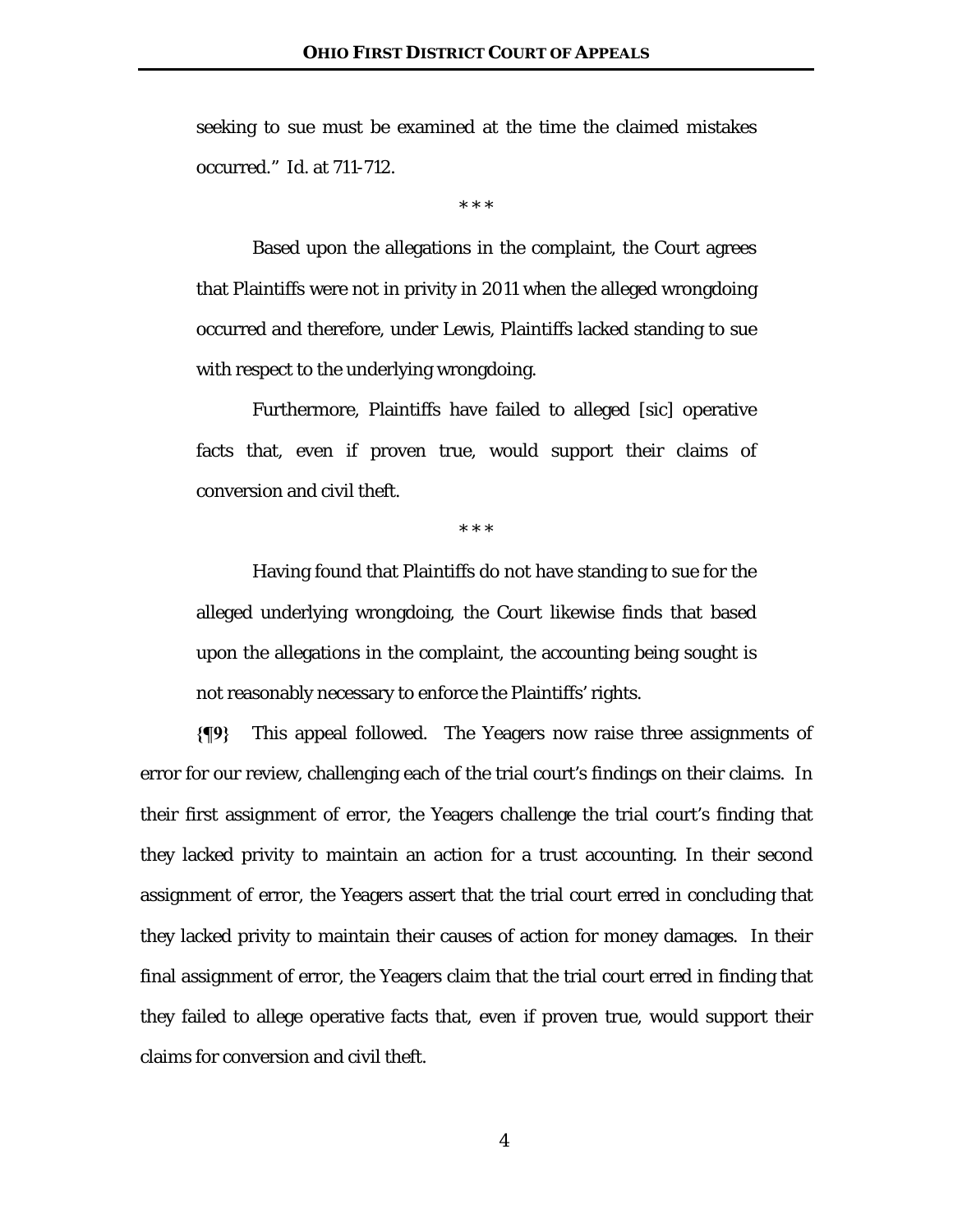### **Law and Analysis**

**{¶10}** We review dismissals for failure to state a claim de novo. (Citation omitted.) *Zalvin v. Alyers*, 2020-Ohio-4021, 157 N.E.3d 256, ¶ 13 (1st Dist.). A court may dismiss a complaint for failure to state a claim upon which relief may be granted only when it appears " 'beyond doubt that the plaintiff can prove no set of facts in support of his claim which would entitle him to relief.' " *York v. Ohio State Highway Patrol*, 60 Ohio St.3d 143, 144, 573 N.E.2d 1063 (1991), quoting *O'Brien v. Univ. Community Tenants Union, Inc.*, 42 Ohio St.2d 242, 245, 327 N.E.2d 753 (1975). When construing the complaint, " 'we must presume all factual allegations of the complaint are true and make all reasonable inferences in favor of the nonmoving party.' " *Id*., quoting *Mitchell v. Lawson Milk Co.*, 40 Ohio St.3d 190, 192, 532 N.E.2d 753 (1988).

This standard for granting a motion to dismiss is in accord with the notice pleading regimen set up by the Federal Rules of Civil Procedure and incorporated into the Ohio Rules of Civil Procedure. Under these rules, a plaintiff is not required to prove his or her case at the pleading stage. Very often, the evidence necessary for a plaintiff to prevail is not obtained until the plaintiff is able to discover materials in the defendant's possession. If the plaintiff were required to prove his or her case in the complaint, many valid claims would be dismissed because of the plaintiff's lack of access to relevant evidence. Consequently, as long as there is a set of facts, consistent with the plaintiff's complaint, which would allow the plaintiff to recover, the court may not grant a defendant's motion to dismiss.

*Id*. at 144-145.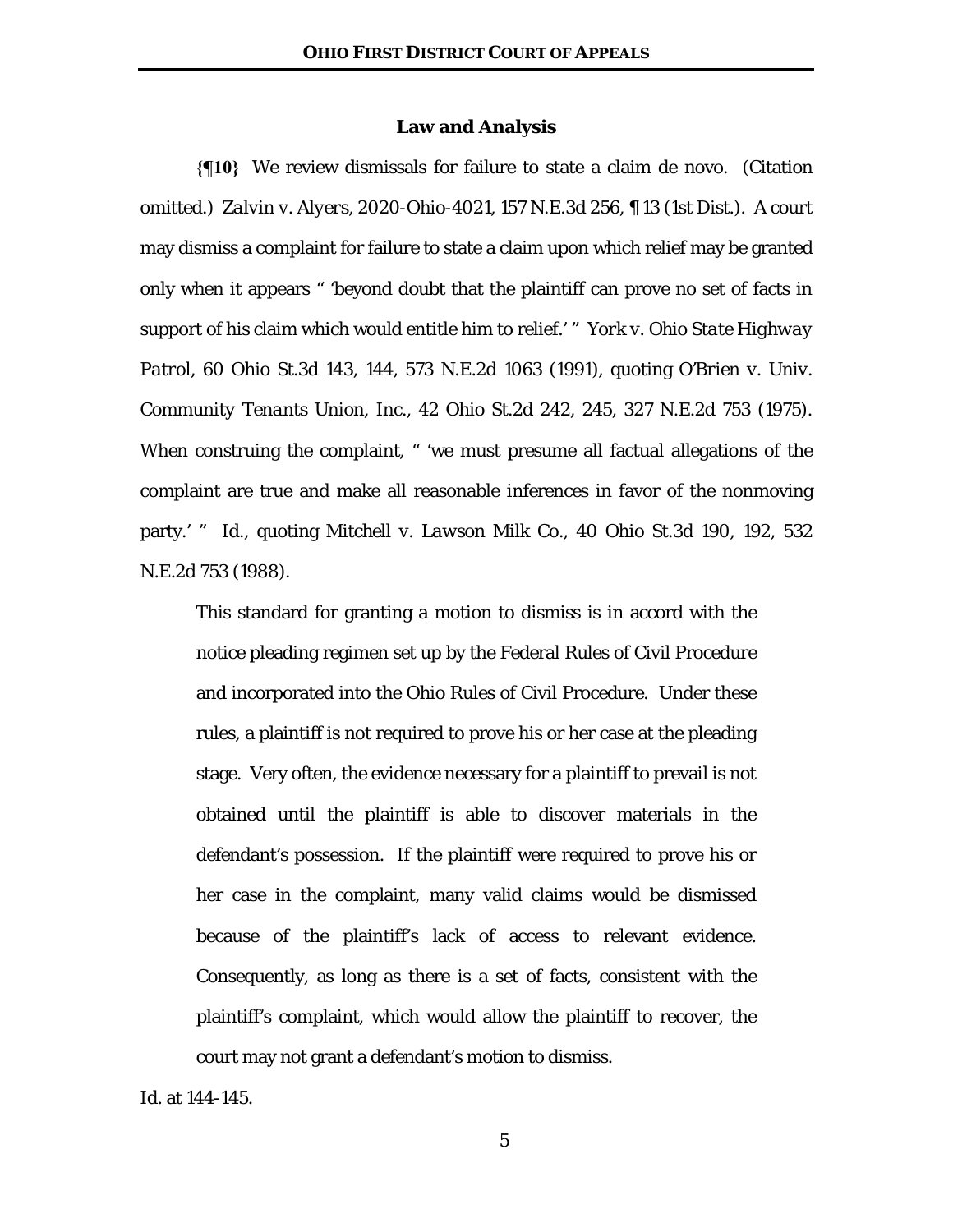## *Claim for Trust Accounting*

**{¶11}** The Yeagers alleged in their amended complaint that they made two requests to U.S. Bank for information regarding the trust. The first request was for an explanation regarding the \$453,366 deposit made into the trust on July 1, 2011. The second request was for a full trust accounting. Both requests went unanswered. Thus, in their first claim, the Yeagers alleged that U.S. Bank, as trustee, has a duty to provide them with a full trust accounting under R.C. 5808.13.

**{¶12}** R.C. 5808.13(A) addresses the duty of a trustee to inform and report:

 A trustee shall keep the *current beneficiaries* of the trust reasonably informed about the administration of the trust and of the material facts necessary for them to protect their interests. Unless unreasonable under the circumstances, a trustee shall promptly respond to a *beneficiary's* request for information related to the administration of the trust.

(Emphasis added.)

**{¶13}** In relevant part, a beneficiary is defined as "a person that has a present or future beneficial interest in a trust, whether vested or contingent \* \* \*," while a "current beneficiary" is defined as "a beneficiary that, on the date the beneficiary's qualification is determined, is a distributee or permissible distributee of the trust income or principal." R.C.  $5801.01(C)$  and  $(F)$ .

**{¶14}** "In construing a statute, it is the duty of the court to give effect to the words used and not to insert words not used." *Corban v. Chesapeake Exploration, L.L.C.*, 149 Ohio St.3d 512, 2016-Ohio-5796, 76 N.E.3d 1089, ¶ 111, citing *State ex rel. Cassels v. Dayton City School Dist. Bd. of Edn.*, 69 Ohio St.3d 217, 220, 631 N.E.2d 150 (1994). Under the plain language of R.C. 5808.13(A), one of the duties of a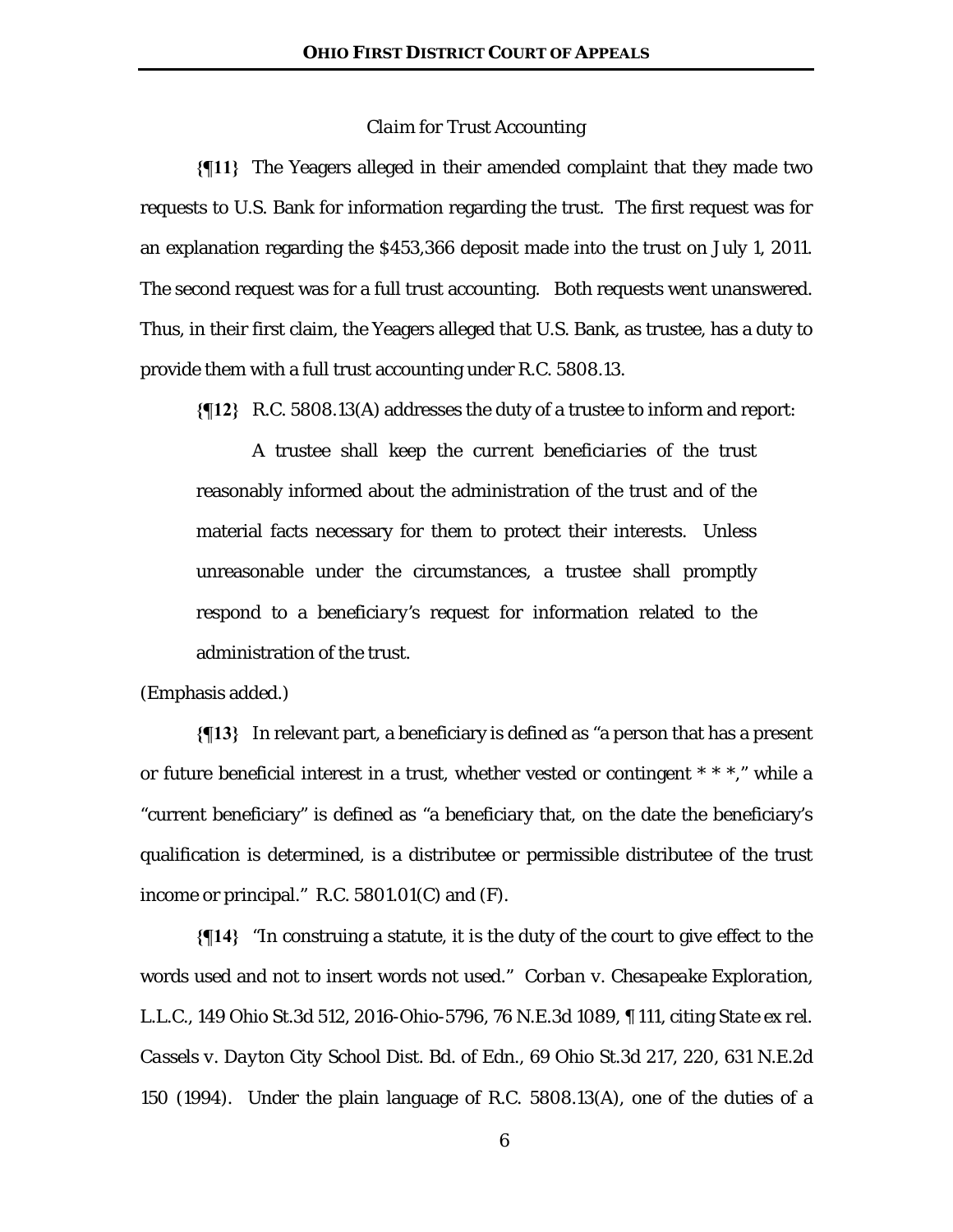trustee is to "promptly respond to a beneficiary's request for information related to the administration of the trust," unless unreasonable under the circumstances. Thus, the only restriction placed on a request by a "beneficiary" for information concerning the administration of a trust is that the request must be reasonable under the circumstances. *See* R.C. 5808.13(A).

**{¶15}** In the case at bar, the Yeagers were beneficiaries at the time of their request for information. Under R.C. 5808.13(A), U.S. Bank, as trustee, had a duty to promptly respond to the Yeagers request for information related to the administration of the trust, unless the request was unreasonable under the circumstances. Based on the allegations in the complaint, it does not appear beyond doubt that the Yeagers' request for information was unreasonable. Accordingly, we cannot conclude that plaintiffs can prove no set of facts which would entitle them to relief on this claim.

#### *Privity*

**{¶16}** Relying on *Lewis v. Star Bank, N.A., Butler Cty.,* 90 Ohio App.3d 709, 630 N.E.2d 418 (12th Dist.1993), U.S. Bank argues that a trust beneficiary does not have privity to sue based on events that occurred prior to the beneficiary becoming a "current beneficiary" because his or her rights were not yet vested. However, this reliance on *Lewis* is misguided. The court in *Lewis* held that a beneficiary has no standing to sue based on errors that occurred prior to the death of the settlor of a *revocable* trust. (Emphasis added.) *Lewis* at 712. The court did not hold, as U.S. Bank suggests, that a beneficiary has no standing to sue prior to becoming a "current beneficiary." In fact, the court expressly declined to analyze the status of the noncurrent beneficiaries after the death of the settlor. *Id.* at 713 ("We limit our analysis of the post-death interests in this case to that of Lewis, not the Lewis Children.").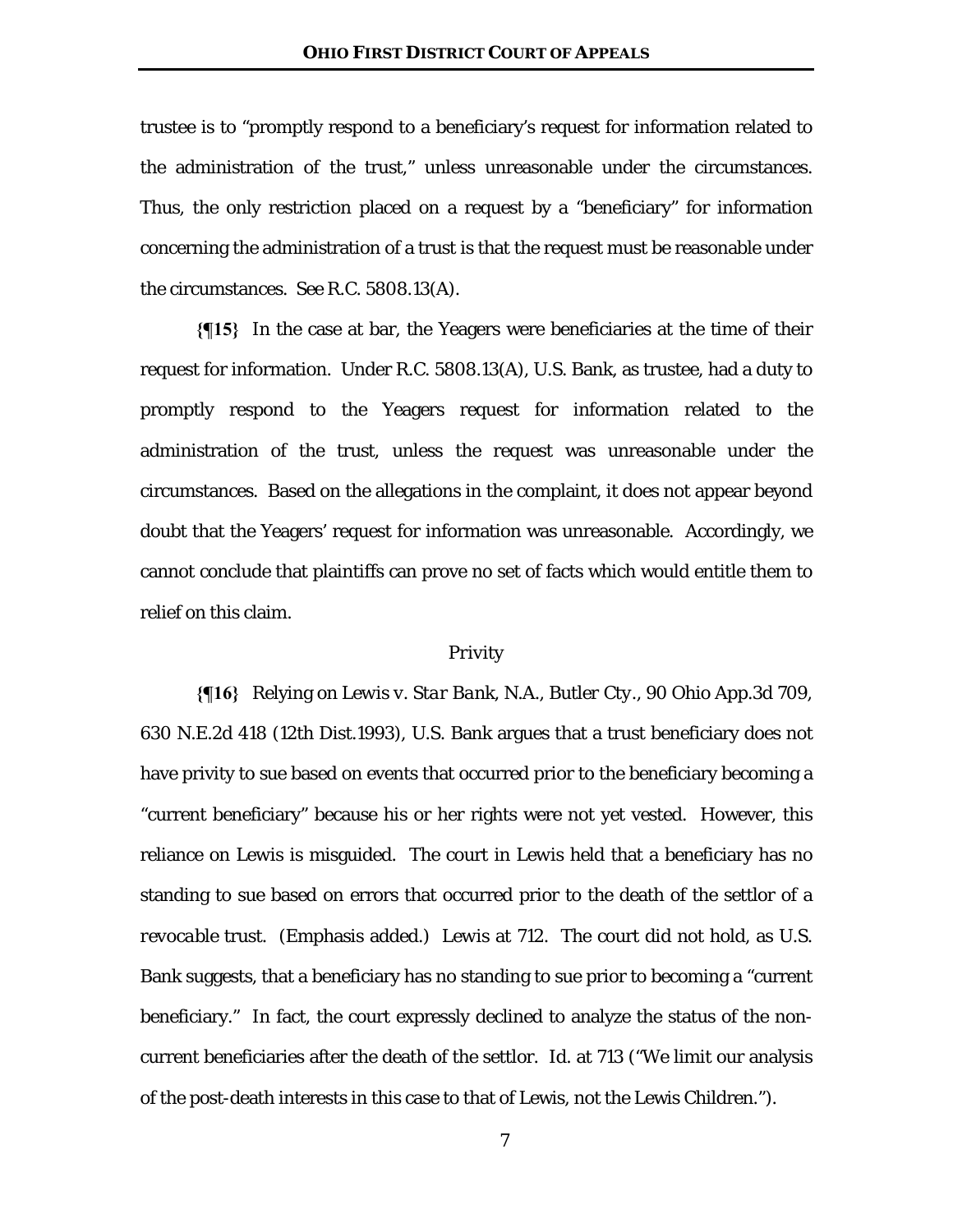**{¶17}** U.S. Bank also relies on *Thallman v. Thallman*, 3d Dist. Seneca No. 13-15-36, 2016-Ohio-992, for support. However, the court in *Thallman* also expressly declined to address the status of the remainder beneficiaries prior to the death of the life beneficiary. *Thallman* at ¶ 54 ("In analyzing the statutory definitions for 'beneficiary,' 'current beneficiary,' and 'qualified beneficiary' under R.C. 5801.01, there appears to be a legitimate question as to just what status the appellants had prior to Herval Thallman's death. However, we need not reach a decision on this matter as even if we assumed that appellants met the statutory definition of 'other beneficiaries' under R.C. 5808.13(C), the trial court's decision denying appellants' motion to compel was supported on other grounds as previously stated.").

**{¶18}** "Any rule other than that the interest of the beneficiary vests upon the creation of the trust would result in a confusion of the law of trusts \* \* \*." *First Natl. Bank of Cincinnati v. Tenney*, 165 Ohio St. 513, 518-519, 138 N.E.2d 15 (1956). In the case at bar, the complaint alleges the trust at issue in this case is an irrevocable, generation-skipping trust. Thus, based on the allegations in the complaint, the Yeagers' interests became vested upon the creation of the trust and their interests were absolute. Therefore, the Yeagers were in privity to enforce their rights as beneficiaries in 2011 when the alleged embezzlement occurred, and in 2018 when the requests for information were made.

### *Claims for Breach of Fiduciary Duty*

**{¶19}** In their claims for breach of fiduciary duty, the Yeagers alleged that U.S. Bank, through its agent, breached its fiduciary duties by converting and expending trust property from the trust, and that U.S. Bank failed to adequately compensate them for the financial injury occasioned by the misconduct of its officer.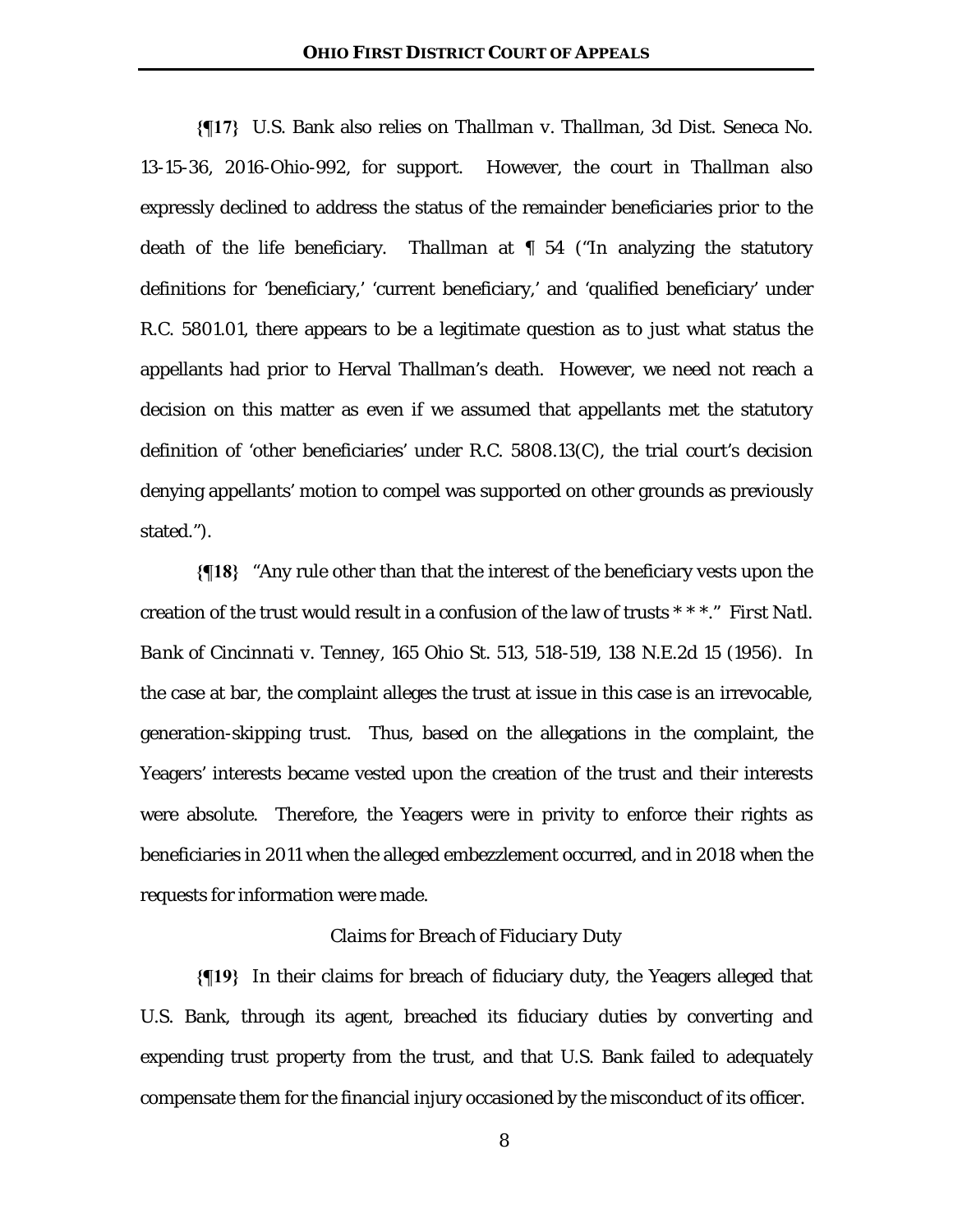**{¶20}** At this stage in the proceedings, the information about the alleged embezzlement is in the hands of U.S. Bank, and it would be premature on the state of this record to conclude beyond doubt that there is no set of facts which would entitle the Yeagers to relief on these claims. *See York*, 60 Ohio St.3d at 144-145, 573 N.E.2d 1063. After construing all the facts and reasonable inferences in the complaint in the Yeagers' favor, a set of facts could exist that would entitle them to relief for their alleged injuries. This conclusion is all that is required at this stage of the proceedings. We express no opinion on whether the Yeagers can ultimately prove their entitlement to relief as this remains to be seen through the discovery process. Our resolution is not to be construed to reflect upon the strength or weakness of these claims. We sustain the second assignment of error.

# *Conversion and Civil-Theft Claims*

**{¶21}** The final two claims in the Yeagers complaint sought damages for conversion and civil theft. Conversion is an intentional tort. *Estate of Barney v. Mannin*g, 8th Dist. Cuyahoga No. 94947, 2011-Ohio-480, ¶ 12. For the purposes of civil theft, a "theft" is defined in R.C. 2913.01. R.C. 2307.61(A). "[T]o the extent that a 'theft offense' under R.C. 2913.01 constitutes tortious conduct, it is akin to an intentional tort, such as conversion." *Gurry v. C.P.*, 2012-Ohio-2640, 972 N.E.2d 154, ¶ 14 (8th Dist.). "Unsupported *conclusions* that [a defendant] committed an intentional tort are not taken as admitted by a motion to dismiss and are not sufficient to withstand such a motion." (Emphasis sic.) *Mitchell*, 40 Ohio St.3d at 193, 532 N.E.2d 753, citing *Schulman v. Cleveland*, 30 Ohio St.2d 196, 198, 283 N.E.2d 175 (1972).

**{¶22}** Here, the Yeagers alleged that (1) U.S. Bank wrongfully converted the trust assets, (2) that U.S Bank's actions were willful, wanton and malicious, and (3)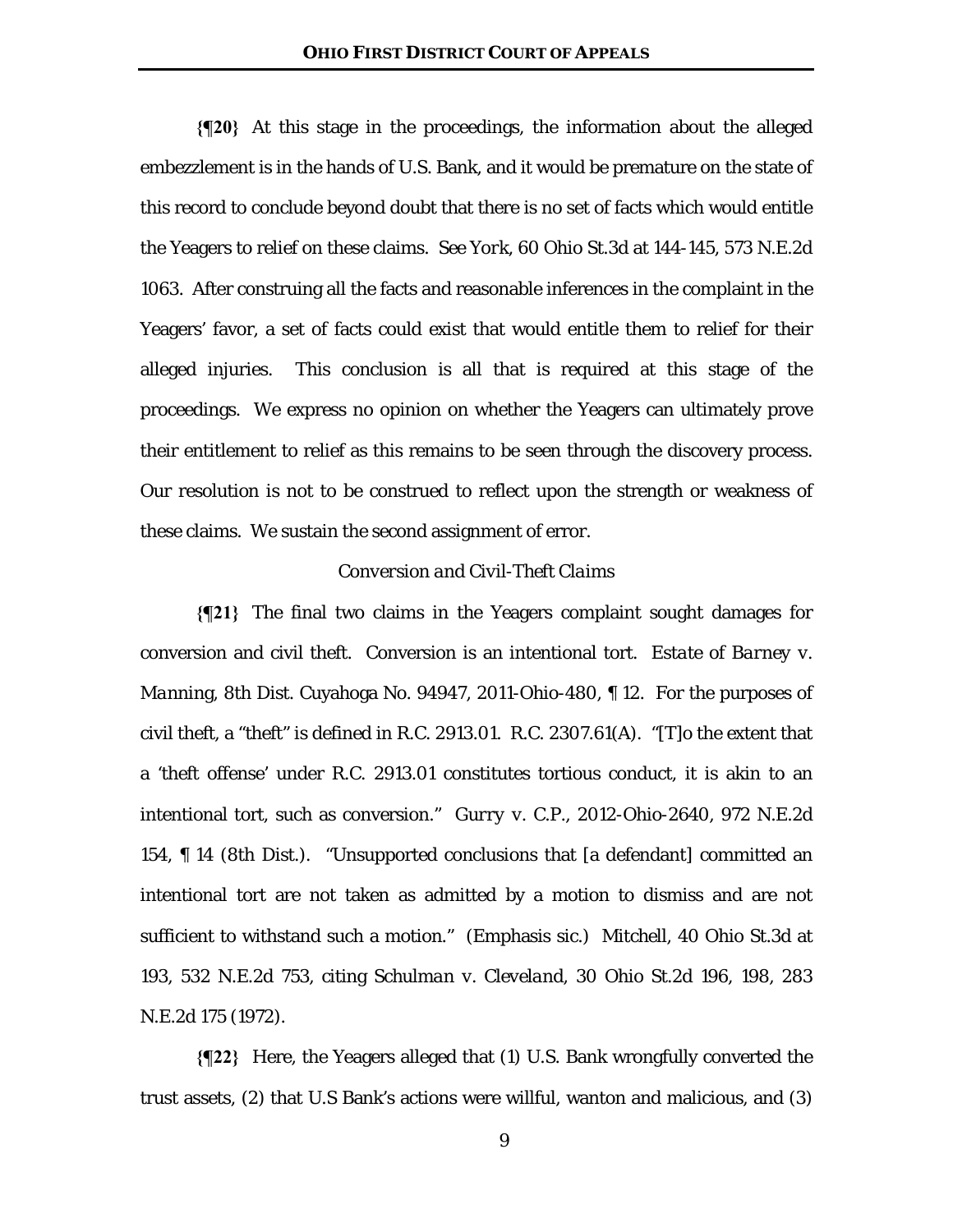that the conversion also constituted a theft offense under R.C. 2307.60 and 2307.61. These conclusions are not supported by the facts as plead in the complaint. The complaint alleged that U.S. Bank "discovered" in 2011 that one or more of its trust officers was engaged in the embezzlement of funds from various trusts held and administered by U.S. Bank. However, a principal is not liable for the acts of an agent which in no way facilitate or promote his business unless the principal expressly authorized or otherwise ratified the tortious action. *See Estate of Manning* at ¶ 9- 12. Even when making all reasonable inferences in favor of the Yeagers, the allegation that U.S. Bank "discovered" the embezzlement of trust funds by one or more of its agents is not sufficient to support the claims for conversion and civil theft. Therefore, we overrule the third assignment of error.

**{¶23}** However, notwithstanding the appropriateness of the dismissal, we find that, in light of our ruling on the accounting claim, the conversion and civil-theft claims could be pled in another way. Therefore, we find that dismissal of these claims should have been without prejudice. *See Fletcher v. Univ. Hosps. of Cleveland*, 120 Ohio St.3d 167, 2008-Ohio-5379, 897 N.E.2d 147, ¶ 17 ("[A] dismissal for failure to state a claim is without prejudice except in those cases where the claim cannot be pled another way.").

# **Conclusion**

**{¶24}** For the foregoing reasons, we sustain the first and second assignments of error, and overrule the third assignment of error. We reverse in part the trial court's judgment and remand this cause to the trial court for further proceedings consistent with this opinion and the law. The trial court's judgment is modified to reflect that the claims for conversion and civil theft are dismissed without prejudice, and we affirm in part the trial court's judgment as modified.